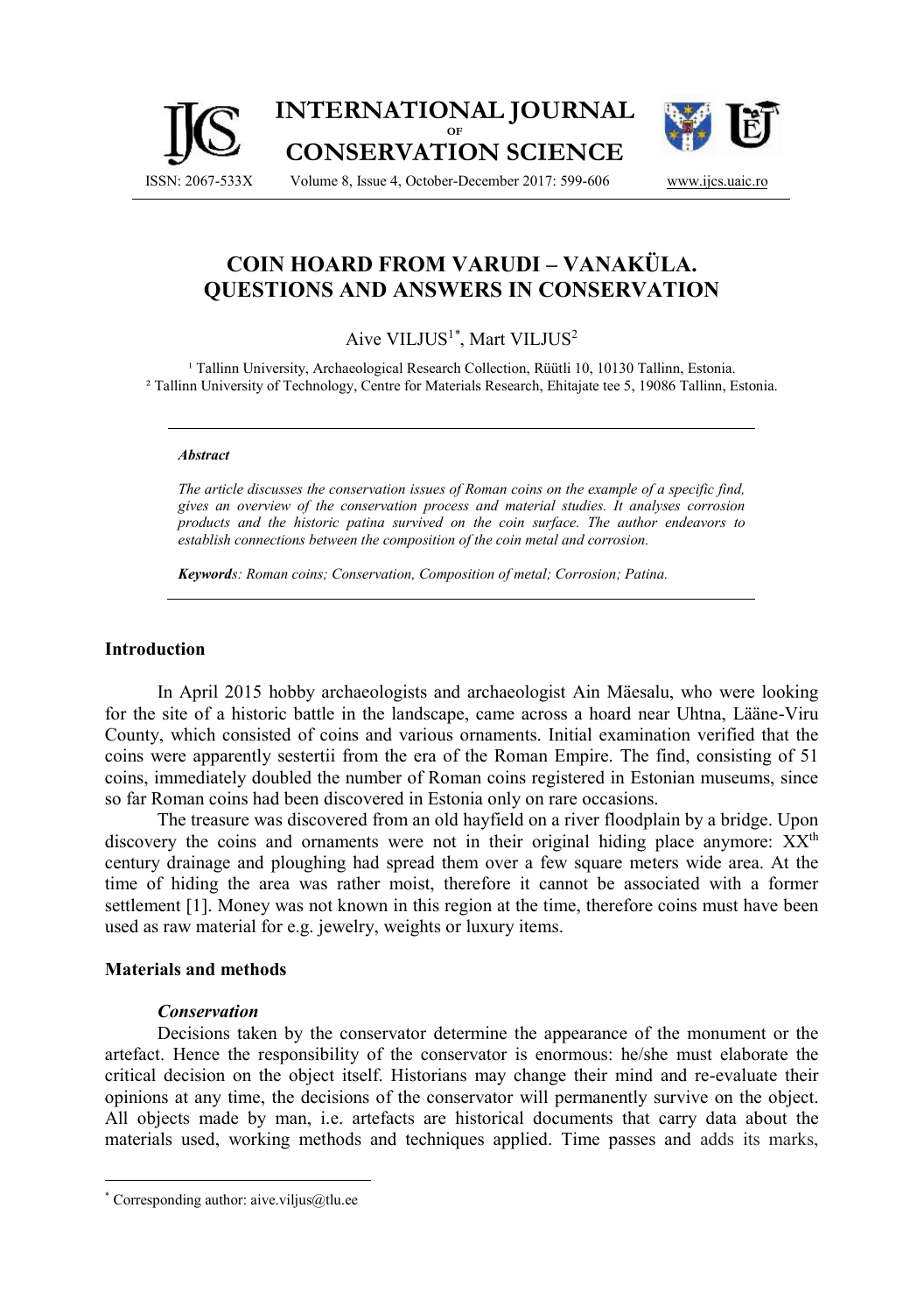which are regarded as material expressions of historicity, summarized in the term patina. Therefore patina is considered as an integral part of the original substance, brought to us through history. Any attempts to remove it will harm the original substance of the object and lead to historical contradictions, since patina-free old objects appear as fresh and made of new material [2].

Switching from conservation philosophy to practical conservation activity: the patina on archaeological bronze items may be categorized into three layers [3-10]:

- Primary (or precious) patina that has formed in the process of making and using the object, mainly in contact with Oxygen and Sulphur.

- Secondary patina, which starts to develop when the object gets into the soil and which may be also called corrosion layer. The main factors here are moisture, oxygen, aggressive (acid or alkaline) environment and chlorides.

- Depending on the properties of the soil and the length of time in ground, some objects may have tertiary patina, which develops as a result of mineralization and fossilization of secondary patina and mixing with the earth, and which sometimes is called concretions.

The process of conservation should distinguish between those layers, focusing on preserving primary patina as much as possible, and removing later corrosion products.

Various chemical and mechanical treatments may cause physical loss in the object's structure or material, which in turn will bring about losses in historical or esthetical values [11]. But it may also be the other way round – bringing forward or making the original image of the object visible may provide significant new information and so supplement the so-called historic document, which coins first and foremost are.

The main objective of the current conservation work was to find a method that would be least harmful to the coins in order to preserve as much information as possible for numismatists and historians. Therefore it was decided that removing the active corrosion layer could only be done to the extent that it would not damage the coin surface or historic patina. Practical conservation was complicated, because so far only few Roman coins have been found in Estonia and there was lack of earlier experience in this field. The best method had to be found in the actual conservation process, considering the preservation state and properties of the material, which became evident in the work process.

## *State of the coins*

The coins were brought to the conservation laboratory at the next day after the excavation. They were packed in reclosable plastic bags together with moist soil, to prevent the coins from drying. The coins seemed to be in good condition, the level of surface damage was more difficult to assess, because the coins were covered with soil residue and corrosion products (Fig. 1). The method of radiography was applied to determine the level of damage on the surface, unfortunately it did not give the expected result. The X-ray photos failed to bring out details of the stamp, but they affirmed that generally the coin metal had well preserved. Only a few coins demonstrated cracks on the edges and slots on the metal surface.

Initial observation suggested two groups of coins:

1) Coins with surfaces covered with historical patina and a fairly thin layer of corrosion, surface relief identifiable. Such coins were in minority (Fig. 2)

2) Coins with surfaces densely covered with a thick layer of corrosion products, surface relief un-identifiable. Surfaces of the coins were generally covered with a thick black corrosion layer with crystalline products, the like of which the author had never before encountered on items of copper alloys, and which alternated with green corrosion (Fig. 3). Such coins formed the majority.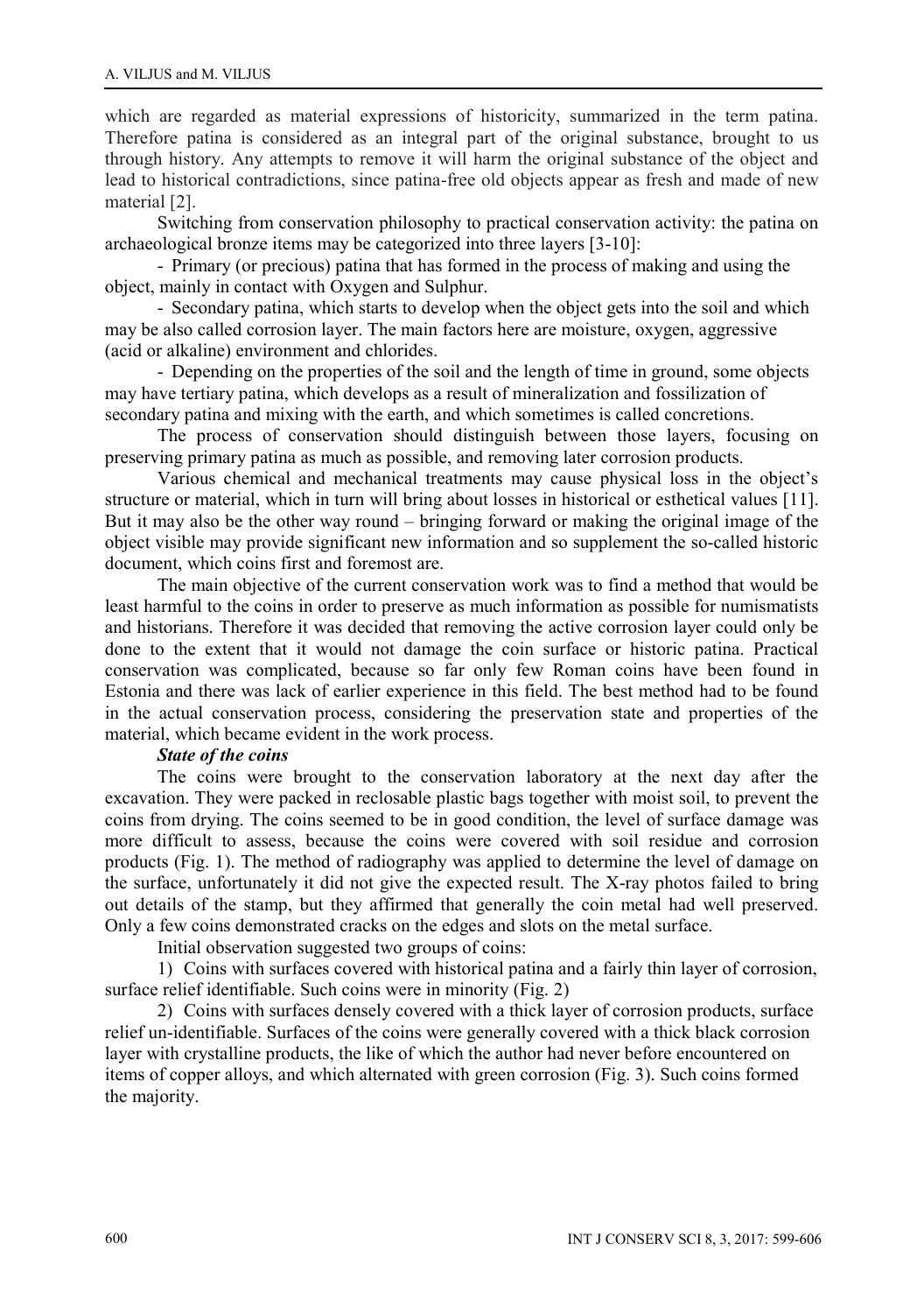

**Fig. 1**. Coins prior to cleaning and conservation (AI-7484:33-38)

## *Cleaning the coins and stabilizing the material*

First, surfaces of the coins were cleaned under running water from traces of soil. Then chloride tests were carried out on the coins, which gave a negative result. The next task was removing distortive corrosion products in such a way that historic patina on the coins could survive.

The first group of coins, with surfaces covered with well preserved historic patina (See Fig. 2) presented no major problems. The dark crystalline corrosion layer could fairly easily be mechanically removed.



**Fig. 2**. a) before cleaning – surfaces partly covered with corrosion; b) after cleaning – primary patina has survived on the surfaces.

The majority of coins in Group 2, which were covered with a thick corrosion layer, required significantly more attention to remove distorting corrosion layer from their surfaces. After cleaning, it appeared that the surface relief had almost entirely disappeared on all these coins, only barely recognizable contours of the stamped images could be identified in very rare cases. The primary patina could not be found neither preserved on those coins (Fig. 3).

The most commonly used conservation methods for metals (incl. coins) are mechanical, chemical and electrochemical [12] in addition some more modern technologies like plasma and laser treatment are available [13, 14].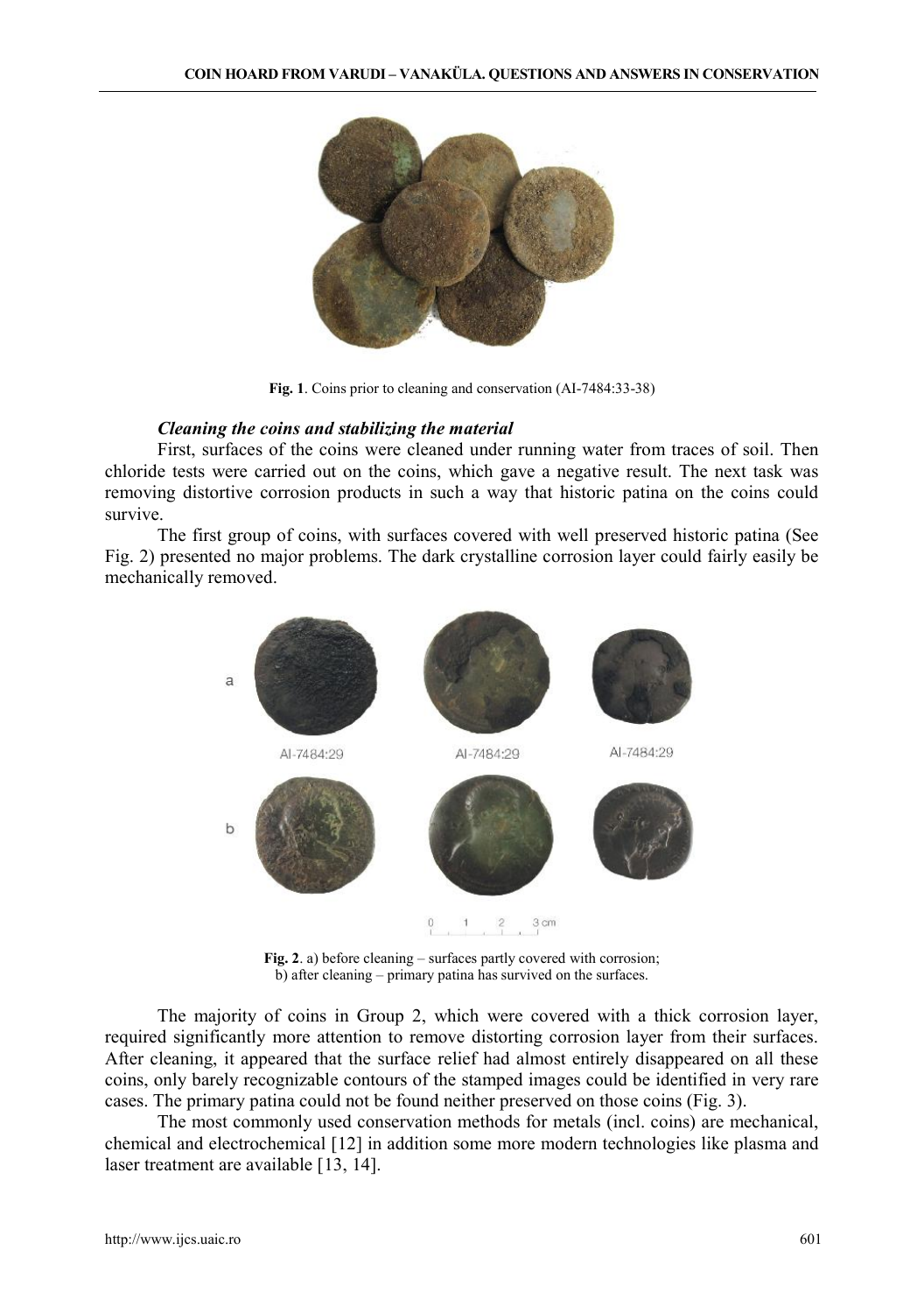In order to remove corrosion products several chemical solutions were tested. Formic acid, phosphoric acid, alkaline Rochelle salt and ammonia solutions were experimented, starting with 5% concentration and three hours, up to 15% and 24 hours. Strong acids were avoided in order not to damage the historic patina on the coins. Initial tests resulted in acknowledging that the black dense corrosion is quite immune to chemical treatment. Electrolytic, plasma and laser treatments were ruled out as brutal under the circumstances, since such treatments could distort the historic substance of the coins (changes in material, deformed surface etc.) [15].



**Fig 3**. a) before cleaning – surfaces are covered with a corrosion layer; b) after cleaning – primary patina has not survived.

Galvanic treatment was also tested [16]. The coins were wrapped into aluminum foil, where small holes had been made in order for the electrolyte (15% solution of washing soda  $Na<sub>2</sub>CO<sub>3</sub>$ ) to be in full contact with the coin metal. The coins were kept in galvanic wrap for five days, yet no notable changes occurred in the corrosion layer during that time. The surface corrosion layer did not soften, therefore it was not possible to remove it even to the slightest degree. From the mechanical cleaning methods initially sandblasting was considered, because this method allows to efficiently removing the distorting corrosion products. The downside of this method is the intractability of the process and serious danger of damaging the coin surface. The desired outcome could not be achieved also by using the mini-drill and the milling cutter – such treatment only slightly removed a thin layer of the surface corrosion. Since the initial experiments with traditional cleaning methods did not give the desired results, a new approach was needed. One such experiment with some coins was a so-called thermal shock, where the coins were plunged several times in turn into boiling water (+100°C) and liquid nitrogen (- 196°C), expecting that thermal tensions would make the corrosion layer more fragile and easier to remove. However, this method proved to be not successful.

Finally a combined cleaning method was worked out that gave satisfactory results on the problematic coins. At first the coins were kept for several hours in hot (90...100 $^{\circ}$ C) Na<sub>2</sub>CO<sub>3</sub> solution, and were in between repeatedly treated in ultrasonic bath. The corrosion products started to partially detach already then, also the remaining corrosion layer became softer and easier to treat. The final cleaning of the coins was done manually under the optical microscope with a scalpel and a timber peg. This job was extremely primitive and slow, yet unavoidable under the circumstances. Cleaning revealed that in the process of drying the dark layer of corrosion products turned even harder and therefore more difficult to remove. For this reason the coin surface had to be kept moist all the time (both lower and upper side).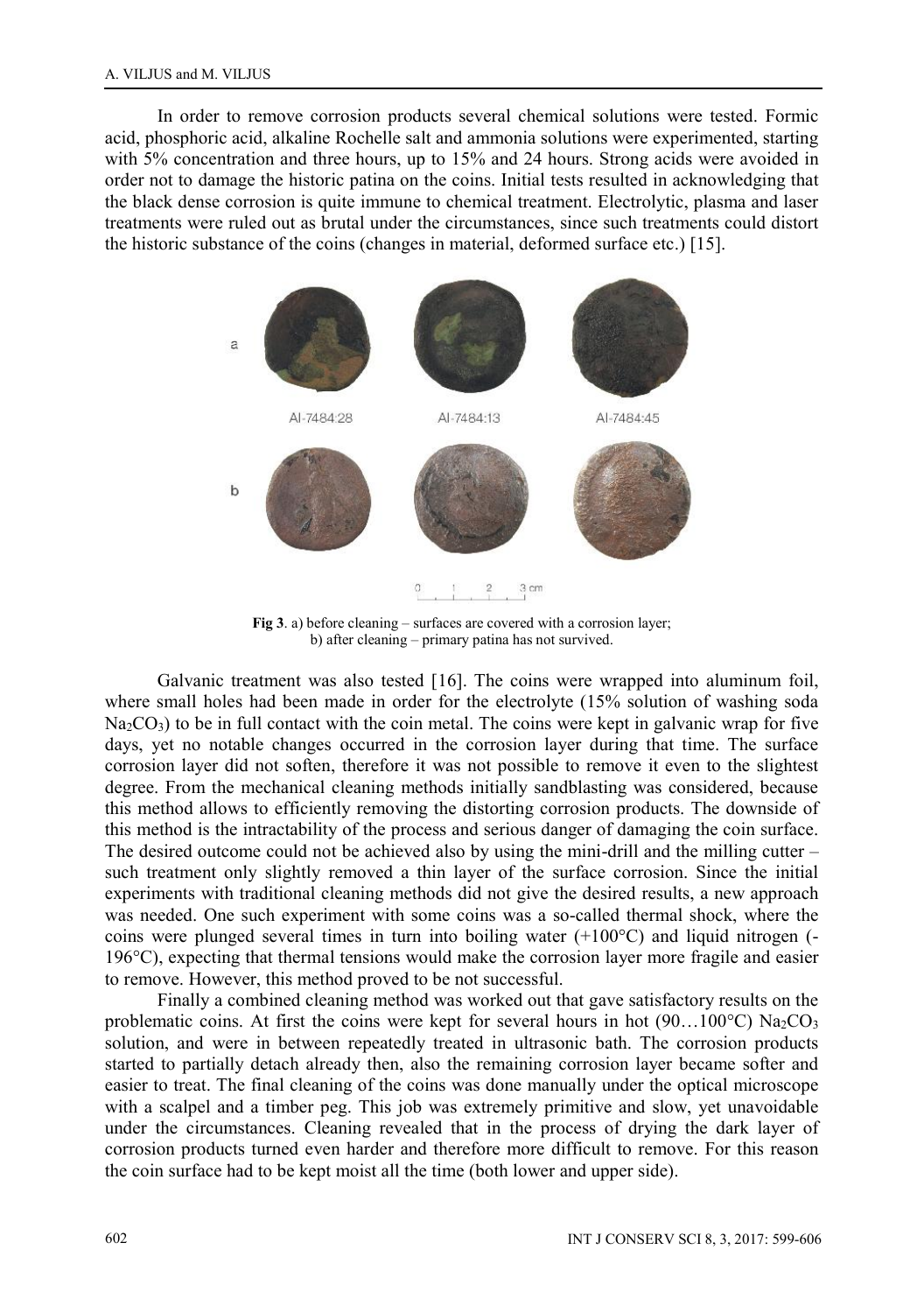Treatment of the coins uncovered in places up to four layers of corrosion products that behaved differently in the cleaning process – the black hard corrosion layer varied often with the softer greenish layer. Apparently layered corrosion has been found on bronze items also before [17]. Cleaning the hard uppermost corrosion layer with the scalpel presented the risk of cutting into the next softer layer with the scalpel and thus create scratching marks into the patina of the lower layer. On some occasions the hard black glassy corrosion layer detached by large patches together with the green corrosion and the thinned metal. Such situation was not acceptable and therefore we decided to find out the content of the problematic corrosion products, also to study the content of the coin metal and ascertain their possible interrelationship.

#### **Results and discussions**

#### *Analysis of the corrosion products*

Some coins were covered with a thick dark brown or black corrosion layer whose origin and content raised questions, as nothing similar had earlier been noted on coins. The content of corrosion products that separated from the coins surface in the ultrasonic bath was analyzed by the XRD method. The results are presented in Table 1.

| Compound                         | Content (wt %) |  |  |  |  |
|----------------------------------|----------------|--|--|--|--|
| CuO                              | 47.3           |  |  |  |  |
| Cu <sub>2</sub> O                | 21.9           |  |  |  |  |
| Fe <sub>2</sub> O <sub>3</sub>   | 21.9           |  |  |  |  |
| CuFe <sub>2</sub> O <sub>4</sub> | 8.9            |  |  |  |  |

**Table 1.** Content of corrosion products

As shown, the corrosion layer consists of a mixture of copper and iron oxides. It is evidently the iron(oxide) that explains the unusual appearance and properties of the corrosion layer on the coins. The question raised weather the iron content in the corrosion layer may originate from iron items that had been buried together with the coins, but which in time had completely decayed. To clarify that, two soil samples were taken for analysis – one directly from the excavation trench and another from a few dozen meters further away. The mineral components of the samples were comparatively analyzed by energy dispersive X-ray microanalysis method (SEM-EDS). It appeared that both samples contained an equal amount (about 3.7 wt%) of iron. It may be concluded that the iron compounds in the coins corrosion layer evidently originate from the soil where they have precipitated from iron-rich ground water.

## *Analysis of the coin metal*

A selection was made from coins with different condition and their metal was analyzed by the SEM-EDS method. To save coins from excessive damage, only a limited area on one edge of the coins was used for analysis, where the corrosion layer was removed with a file until the coin metal was exposed up to a couple of square millimeters.

Results of the content of the analyzed coins are presented in Table 2.

All coins were made from copper-based alloys, but the combination of alloying elements for each item varies to a great degree. The main alloying elements were zinc  $(Zn)$ , tin  $(Sn)$  and lead (Pb). The alloy of some coins (AI-7484:33, 23, 28, 49, 50, 51) may be regarded as brass, because the main additive in their content was zink. Another group of coins (AI-7484:7, 10, 38, 43, 37, 34) remains somewhere between brass and bronze for their content, because their elements include both zink, tin and lead. One coin (AI-7484:29) consists of pure tin-lead-bronze without any zinc.

Some of the coins were assessed to be sestertii minted in Rome, some of them are so called provincial coins. According to sources [18, 19] sestertii were originally (Monetary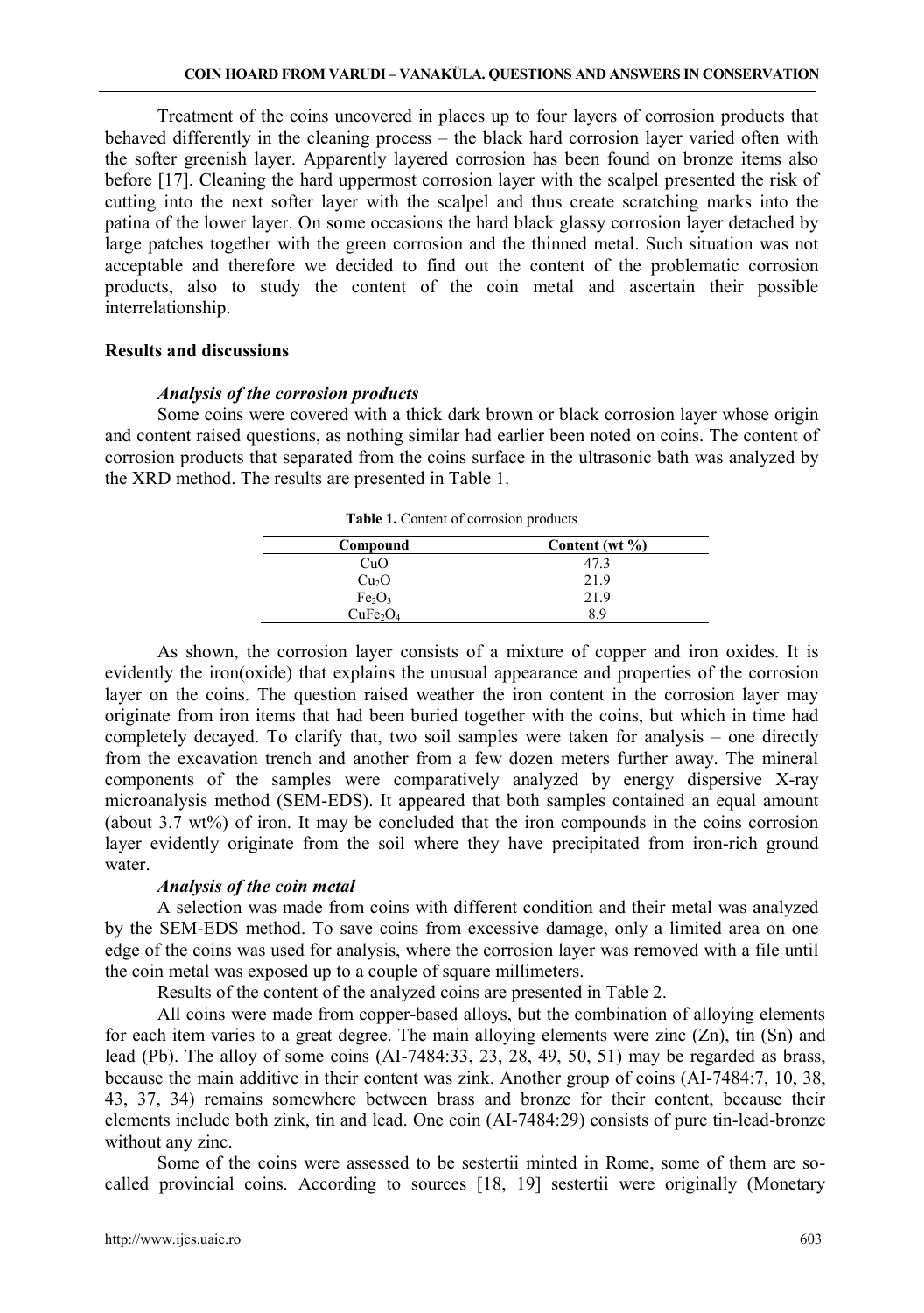Reform by Augustus from the beginning of the  $I<sup>st</sup>$  century AD) made from brass (Latin *orichalcum),* with the zinc content of 20-25%. Frequent remelting caused the zinc content of the coins to diminish over time, since zinc with its lower melting temperature than copper tends to partly volatilize during melting. From the time of Emperor Aurelius  $(161 - 234$  AD) the coin metal of sestertii started to probably consciously be gradually weakened with bronze (brass as an alloy was more precious than bronze) [18]. Since the coins from the Varudi – Vanaküla hoard were dated to the end of the II<sup>nd</sup> – beginning of the III<sup>rd</sup> century, it is plausible that the content of the coin metal represents a typical cross-section of the coins of the time, with some coins made of brass (although with a diminished zinc content) and some already of brass/bronze mixture.

| Nomination*                                      | <b>Marker</b> | $Cu\%$ | $\mathbf{Zn}$ % | $Sn\%$ | $Pb\%$                   | Fe%                      | $S\%$ |
|--------------------------------------------------|---------------|--------|-----------------|--------|--------------------------|--------------------------|-------|
| Julia Paula (218–222), Tarsos,<br>provincial     | AI-7484:10    | 73.1   | 12.0            | 10.4   | 4.5                      |                          |       |
| Caracalla, Tarsos,<br>provincial                 | AI-7484:7     | 75.2   | 7.5             | 11.5   | 5.8                      |                          |       |
| Caracalla, provincial                            | AI-7484:33    | 86.4   | 13.4            |        | 0.2                      |                          |       |
| sestertius                                       | AI-7484:23    | 87.0   | 12.7            |        |                          | 0.2                      |       |
| provincial                                       | AI-7484:49    | 90.6   | 7.6             | 1.0    | $\overline{\phantom{a}}$ | 0.3                      | 0.5   |
| sestertius (or provincial)?                      | AI-7484:50    | 86.8   | 10.9            | 1.2    | 1.1                      | $\overline{\phantom{a}}$ | -     |
| provincial                                       | AI-7484:51    | 86.2   | 12.2            | 0.3    | 0.8                      | 0.5                      |       |
| Caracalla, Tarsos, provincial                    | AI-7484:38    | 72.7   | 3.4             | 13.8   | 9.1                      | 1.0                      |       |
| Caracalla, Tarsos, provincial                    | AI-7484:29    | 83.2   | ۰               | 8.0    | 8.8                      |                          |       |
| provincial                                       | AI-7484:43    | 73.6   | 7.9             | 10.5   | 6.8                      | 1.2                      |       |
| Faustina Younger, sestertius                     | AI-7484:37    | 87.0   | 7.0             | 4.6    | $\overline{\phantom{a}}$ | 0.7                      | 0.7   |
| provincial                                       | AI-7484:28    | 88.8   | 10.6            | ٠      | 0.3                      | 0.3                      |       |
| Faustina Younger, sestertius (or<br>provincial)? | AI-7484:34    | 86.5   | 8.7             | 3.9    | $\blacksquare$           | 0.4                      | 0.5   |

Table 2. Composition of the coin metal (wt%).

\* Coins were assessed by Risto Koovit [1]

The comparison of the content and condition of the coins clearly demonstrated that the first (well preserved) group consisted of bronze or bronze-like brass coins, and the second group (poorly preserved, covered with a thick corrosion layer) was dominated by coins of pure brass (Fig. 4). Brass as an alloy is in fact more liable to corrosion than bronze, because zinc tends to leave from the surface layer, leading to intergranular corrosion and damage to the surface. Figure 5 presents the coins after their conservation.



**Fig. 4**. Comparison of the preservation of coins: a, b – bronze (AI-7484:29); c, d – brass (AI-7484:28)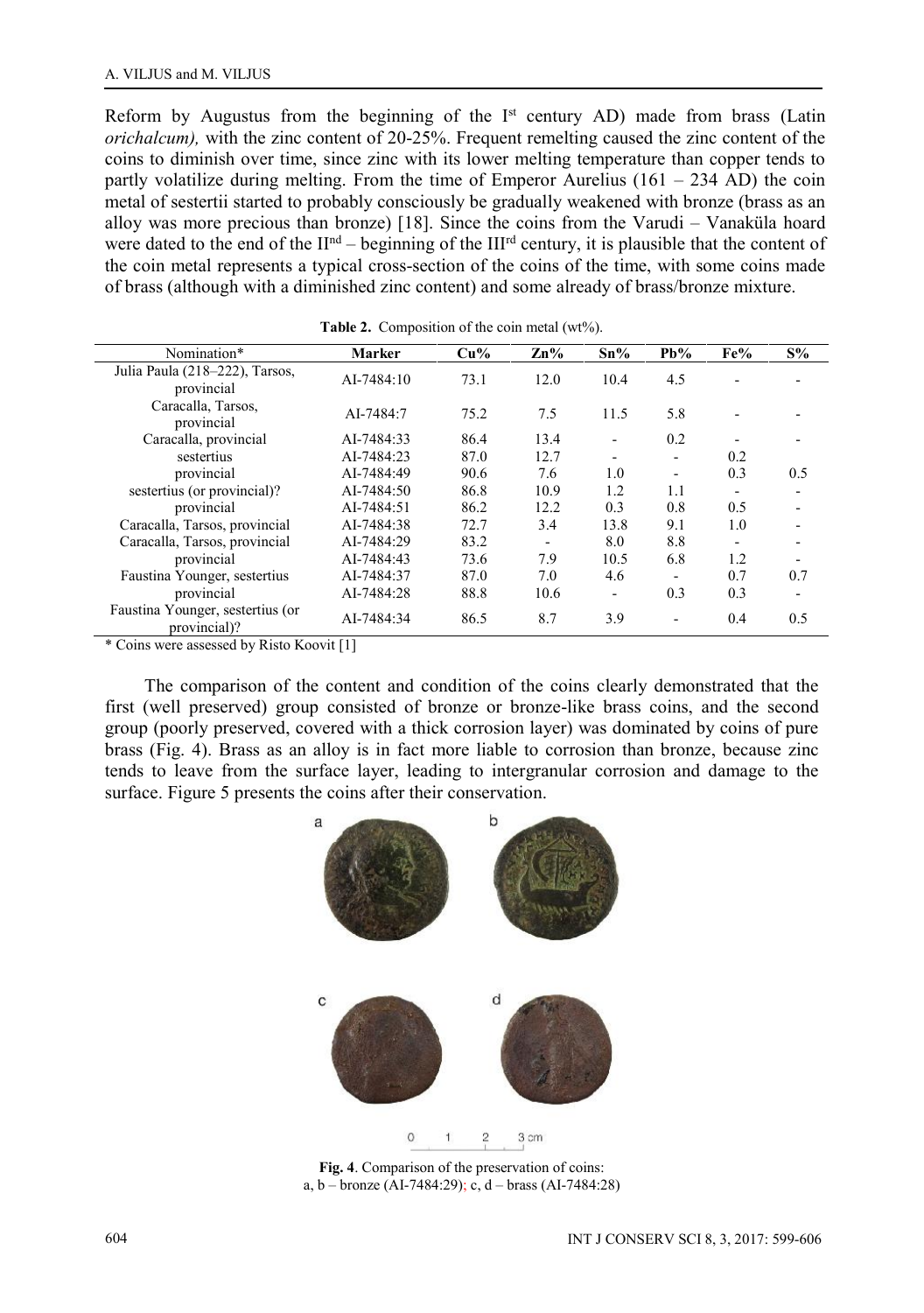

**Fig. 5**. Coins from the Varudi – Vanaküla hoard (AI-7484:1-51) after cleaning and conservation. (Photo: Mauri Kiudsoo)

## **Conclusions**

The conservation of a large part of the Varudi – Vanaküla coins turned out to be unexpectedly problematic. It required a number of tests and combining various methods. However, considering the state of the coins, the conservation can be considered as satisfactory (Fig. 5).

The find is an extremely rare discovery in Estonia and also in our neighbouring countries [1] and therefore no background information existed for conservation. Much to our surprise it turned out that the coins seemingly similar in appearance and value could consist of different content and hence require a totally different treatment.

The analyses demonstrated clear connections between the state of the coins and the character of the corrosion layer on the one hand and their metal content on the other hand – the bronze coins had a strong protective patina layer and a good state of preservation, but the brass coins lacked such layer and they were much more affected by corrosion.

## **References**

- [1] R. Koovit, M. Kiudsoo, *Roman Age Deposit from Varudi-Vanaküla,* **Archaeological Fieldwork in Estonia 2015**, National Heritage Board of Estonia, Tallinn, 2016, pp. 71-79.
- [2] P. Philippot, *The Idea of Patina and the Cleaning of Paintings,* in **Readings in Conservation: Historical and Philosophical Issues in The Conservation of Cultural Heritage** (Editors N. Stanley Price, M. Kirby Talley Jr., and A. Melucco Vaccaro), Getty Conservation Institute, 1996, pp. 372–376
- [3] I. Sandu, O. Mircea, I.G. Sandu, V. Vasilache, *The Liesegang Effect on Ancient Bronze Items Discovered in Romania*, **International Journal of Conservation Science, 4** (Special Issue), 2013, pp. 573-586.
- [4] I. Sandu, O. Mircea, A.V. Sandu, V. Vasilache, I.G. Sandu, *Study of the Liesegang Chemical Effects in Antique Bronze Artefacts During Their Stay Within an Archaeological Site,* **Revista de Chimie, 65**(3), 2014, pp. 311-319.